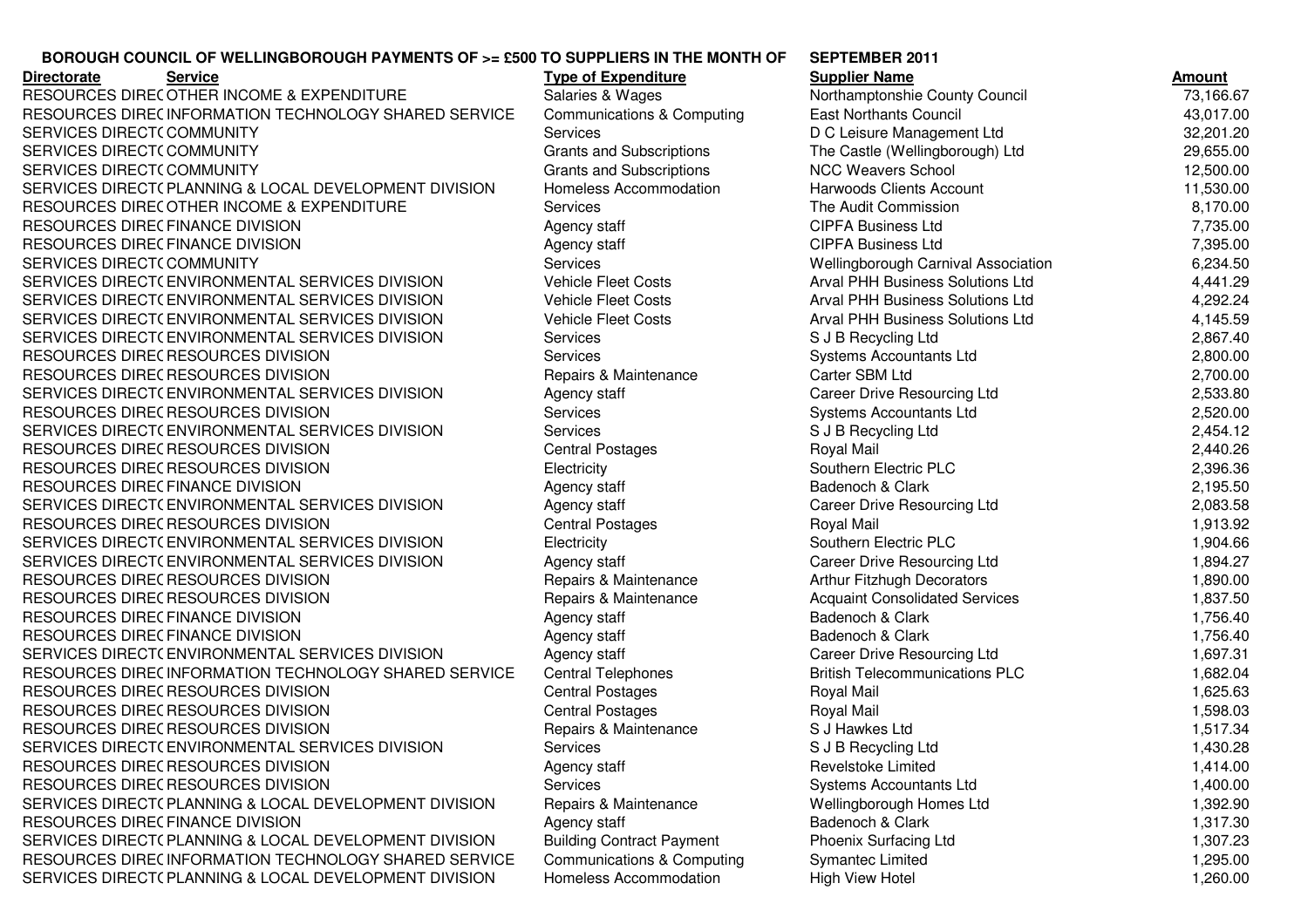SERVICES DIRECT( ENVIRONMENTAL SERVICES DIVISION Agency staff Face Face to Face Northants Ltd 1,160.14<br>RESOLUTATE RESOLUTATE RIVIOLAL RESOURCES DIRECRESOURCES DIVISION RESOURCES DIRECRESOURCES DIVISION SERVICES DIRECT( ENVIRONMENTAL SERVICES DIVISION Agency staff Face Face to Face Northants Ltd 1,135.63<br>RESOLUTATE REFERENCES RIVIOLAL RESOURCES DIRECRESOURCES DIVISION SERVICES DIRECT(PLANNING & LOCAL DEVELOPMENT DIVISION Repairs & Maintenance Image Property Services 1,110.83<br>CERVICES RIPESTS COMMUNITY SERVICES DIRECT(COMMUNITY SERVICES DIRECT(COMMUNITY SERVICES DIRECT( COMMUNITY **Electricity Four Direct Alternation** Southern Electric PLC 1,046.29<br>SERVICES DIRECT( PLANNING & LOCAL DEVELOPMENT DIVISION Rent Matel 1,025.00<br>CERVICES DIRECT( PLANNING & LOCAL DEDVICES DIVISION SERVICES DIRECT( ENVIRONMENTAL SERVICES DIVISION Agency staff Face to Face to Face Northants Ltd 1,013.10<br>CERVICES DIRECTS ENVIRONMENTAL SERVICES DIVISION NATIONALES IN LIGHT ASSESSED TO A RELATED A CONTRATION OF SER SERVICES DIRECT( ENVIRONMENTAL SERVICES DIVISION Vehicle Fleet Costs CP Davidson & Sons Ltd 970.72<br>DESCUDATE RIFECTIVINAE RIVICION RESOURCES DIRECFINANCE DIVISION<br>RESOURCES RIPECREQOURCES BIVIS RESOURCES DIRECRESOURCES DIVISION RESOURCES DIRECRESOURCES DIVISION SERVICES DIRECT( PLANNING & LOCAL DEVELOPMENT DIVISION Homeless Accommodation High View Hotel 900.00<br>RESOLUTATE RESOLUTATE RIVIOLAL RESOURCES DIRECRESOURCES DIVISION RESOURCES DIRECRESOURCES DIVISION RESOURCES DIRECFINANCE DIVISION<br>CERVICES DIRECTORATUMING & LOOM SERVICES DIRECT( PLANNING & LOCAL DEVELOPMENT DIVISION Homeless Accommodation High View Hotel 840.00<br>CERVICES RIBEST( RUNIUM & LOCAL REVELOPMENT RIVISION HIGH AT LINE OF LINE OF LINE IN LINE OF LINE OF LINE OF L SERVICES DIRECT( PLANNING & LOCAL DEVELOPMENT DIVISION Homeless Accommodation High View Hotel 810.00<br>CERVICES RIBESTS RUNIUS & LOCAL REVELOPMENT RIVISION REVELOPMENT DIVISION REVELOPMENT DI SOLTINE SERVICES DIRECT(PLANNING & LOCAL DEVELOPMENT DIVISION Repairs & Maintenance Image Property Services 805.71 (1990)<br>RESOLUDAES RIPES RESOLUDAES RIVISION RESOLU RESOURCES DIRECRESOURCES DIVISION RESOURCES DIRECRESOURCES DIVISION RESOURCES DIRECRESOURCES DIVISION SERVICES DIRECT(COMMUNITY RESOURCES DIRECRESOURCES DIVISION RESOURCES DIRECFINANCE DIVISION<br>RESOURCES RIBECTIVALLE BIVISION RESOURCES DIRECFINANCE DIVISION<br>RESOURCES RIBECTIVALLE BIVISION RESOURCES DIRECFINANCE DIVISION<br>RESOURCES RIBECTIVALLE BIVISION RESOURCES DIRECFINANCE DIVISION<br>CERVICES DIRECT( COMMUNITY) SERVICES DIRECT(COMMUNITY RESOURCES DIRECRESOURCES DIVISION RESOURCES DIRECRESOURCES DIVISION RESOURCES DIRECRESOURCES DIVISION RESOURCES DIRECFINANCE DIVISION<br>CERVICES DIRECTATIVIDOMIENTAL SERVICES DIRECT( ENVIRONMENTAL SERVICES DIVISION Agency staff Face to Face to Face Northants Ltd 663.82<br>RESOLUTATE REFERENCIALE RESOLUTION AND RESOLUTION RESOURCES DIRECRESOURCES DIVISION SERVICES DIRECT( ENVIRONMENTAL SERVICES DIVISION Services Wilbytree Surgeons Ltd 640.00<br>CERVICES DIRECT( CONVILUITY CASSES SERVICES DIRECT(COMMUNITY SERVICES DIRECT( ENVIRONMENTAL SERVICES DIVISION Agency staff TER Ltd T/A Taskforce Recruitment 614.06<br>CERVICES DIRECT( ENVIRONMENTAL GERVICES DIVISION SERVICES DIRECT( ENVIRONMENTAL SERVICES DIVISION Agency staff Face to Face to Face Northants Ltd 604.58<br>CERVICES DIRECT( ENVIRONMENTAL GERVICES DIVISION SERVICES DIRECT( ENVIRONMENTAL SERVICES DIVISION Agency staff Face to Face to Face Northants Ltd 604.58<br>CERVICES DIRECT( ENVIRONMENTAL GERVICES DIVISION SERVICES DIRECT( ENVIRONMENTAL SERVICES DIVISION Agency staff Face to Face to Face Northants Ltd 604.58<br>CERVICES DIRECT( CONVILUITY) SERVICES DIRECT(COMMUNITY SERVICES DIRECT(ENVIRONMENTAL SERVICES DIVISION Central Telephones Virgin Media Business 570.00<br>DESCUDATE PIRES RESCURSES RIVISION CONTRACTORATE DE SOCIALITAT DE SOCIALITAT DE SOCIALITAT DE SOCIALITAT DE SO RESOURCES DIRECRESOURCES DIVISION RESOURCES DIVISION 640.00

| ENVIRONMENTAL SERVICES DIVISION                       | Agency staff                    | Face to Face Northants Ltd            | 1,160.14         |
|-------------------------------------------------------|---------------------------------|---------------------------------------|------------------|
| RESOURCES DIVISION                                    | Repairs & Maintenance           | S J Hawkes Ltd                        | 1,144.66         |
| RESOURCES DIVISION                                    | Agency staff                    | <b>Revelstoke Limited</b>             | 1,141.00         |
| ENVIRONMENTAL SERVICES DIVISION                       | Agency staff                    | Face to Face Northants Ltd            | 1,135.63         |
| RESOURCES DIVISION                                    | Repairs & Maintenance           | PHS Compliance                        | 1,134.10         |
| PLANNING & LOCAL DEVELOPMENT DIVISION                 | Repairs & Maintenance           | Image Property Services               | 1,110.83         |
| COMMUNITY                                             | Services                        | Northants Recreational Cricket CIC    | 1,080.00         |
| <b>COMMUNITY</b>                                      | Electricity                     | Southern Electric PLC                 | 1,046.29         |
| PLANNING & LOCAL DEVELOPMENT DIVISION                 | Rent                            | Mr Bharat Patel                       | 1,025.00         |
| ENVIRONMENTAL SERVICES DIVISION                       | Agency staff                    | Face to Face Northants Ltd            | 1,013.10         |
| ENVIRONMENTAL SERVICES DIVISION                       | <b>Vehicle Fleet Costs</b>      | C P Davidson & Sons Ltd               | 970.72           |
| <b>FINANCE DIVISION</b>                               | <b>Services</b>                 | Her Majesty's Court Service           | 960.00           |
| RESOURCES DIVISION                                    | Repairs & Maintenance           | Steve Graham Plumbing and Heating     | 951.75           |
| RESOURCES DIVISION                                    | Repairs & Maintenance           | G H Plastering                        | 900.00           |
| PLANNING & LOCAL DEVELOPMENT DIVISION                 | Homeless Accommodation          | <b>High View Hotel</b>                | 900.00           |
| RESOURCES DIVISION                                    | Repairs & Maintenance           | Arthur Fitzhugh Decorators            | 878.00           |
| RESOURCES DIVISION                                    | Repairs & Maintenance           | W S Howe & Co (Wellingborough) Ltd    | 869.18           |
| <b>FINANCE DIVISION</b>                               | Services                        | <b>G4S Cash Services Ltd</b>          | 847.11           |
| PLANNING & LOCAL DEVELOPMENT DIVISION                 | Homeless Accommodation          | <b>High View Hotel</b>                | 840.00           |
| PLANNING & LOCAL DEVELOPMENT DIVISION                 | Homeless Accommodation          | <b>High View Hotel</b>                | 810.00           |
| PLANNING & LOCAL DEVELOPMENT DIVISION                 | Repairs & Maintenance           | Image Property Services               | 805.71           |
| RESOURCES DIVISION                                    | Catering                        | Bnp Paribas Lease Group (rentals) Ltd | 798.18           |
| RESOURCES DIVISION                                    | Repairs & Maintenance           | <b>CVL Systems Limited</b>            | 795.00           |
| RESOURCES DIVISION                                    | Repairs & Maintenance           | Otis Ltd                              | 770.42           |
| COMMUNITY                                             | Services                        | Hygiene Pest Control                  | 765.00           |
| RESOURCES DIVISION                                    | Repairs & Maintenance           | C Hogben T/A Barton Gardens           | 760.00           |
| FINANCE DIVISION                                      | Agency staff                    | Morgan Hunt Public Sector Ltd         | 758.50           |
| FINANCE DIVISION                                      | Agency staff                    | Morgan Hunt Public Sector Ltd         | 758.50           |
| FINANCE DIVISION                                      | Agency staff                    | Morgan Hunt Public Sector Ltd         | 753.38           |
| FINANCE DIVISION                                      |                                 | Morgan Hunt Public Sector Ltd         | 717.50           |
| COMMUNITY                                             | Agency staff<br>Services        | <b>Country Kennels &amp; Cattery</b>  | 714.00           |
| RESOURCES DIVISION                                    | Repairs & Maintenance           | Arthur Fitzhugh Decorators            | 675.00           |
| RESOURCES DIVISION                                    | Repairs & Maintenance           | D J Services                          | 675.00           |
| RESOURCES DIVISION                                    | Repairs & Maintenance           | Northants Fire Ltd                    | 673.00           |
| <b>FINANCE DIVISION</b>                               | Services                        |                                       |                  |
| ENVIRONMENTAL SERVICES DIVISION                       |                                 | Her Majesty's Court Service           | 666.00           |
|                                                       | Agency staff                    | Face to Face Northants Ltd            | 663.82           |
| RESOURCES DIVISION<br>ENVIRONMENTAL SERVICES DIVISION | Repairs & Maintenance           | <b>PMD Technologies</b>               | 647.00<br>640.00 |
|                                                       | Services                        | Wilbytree Surgeons Ltd                |                  |
| COMMUNITY                                             | <b>External Contributions</b>   | Broxap                                | 623.00           |
| ENVIRONMENTAL SERVICES DIVISION                       | Agency staff                    | TFR Ltd T/A Taskforce Recruitment     | 614.06           |
| ENVIRONMENTAL SERVICES DIVISION                       | Agency staff                    | Face to Face Northants Ltd            | 604.58           |
| ENVIRONMENTAL SERVICES DIVISION                       | Agency staff                    | Face to Face Northants Ltd            | 604.58           |
| ENVIRONMENTAL SERVICES DIVISION                       | Agency staff                    | Face to Face Northants Ltd            | 604.58           |
| COMMUNITY                                             | <b>Grants and Subscriptions</b> | The Hotline Group Ltd                 | 590.60           |
| ENVIRONMENTAL SERVICES DIVISION                       | <b>Central Telephones</b>       | Virgin Media Business                 | 570.00           |
| RESOURCES DIVISION                                    | Services                        | Hewitsons                             | 540.00           |